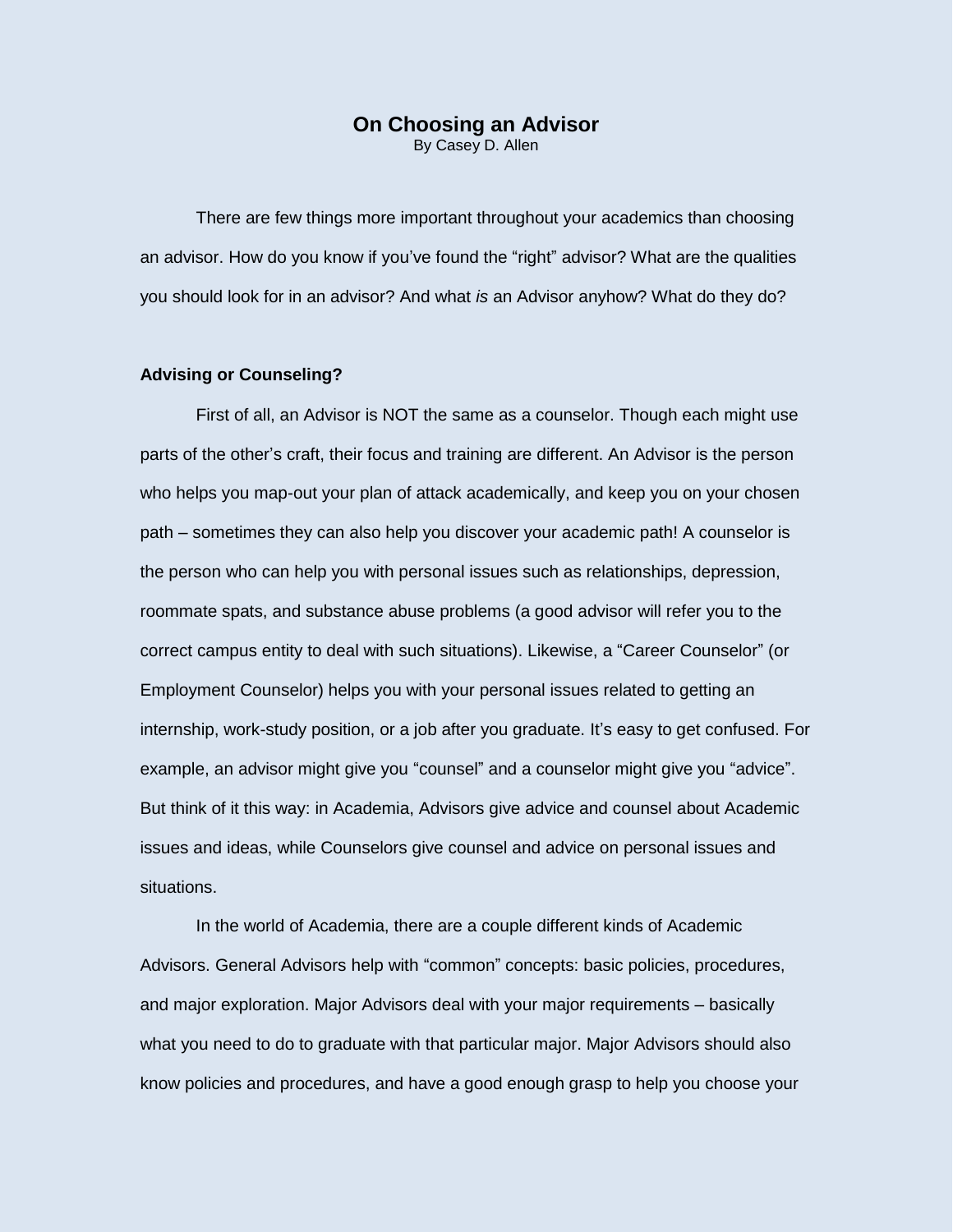(major) courses, perhaps (explore) a minor, and even look at graduate schools if you are interested. Major Advisors are often professors in the department (or the Chair or Head), and also teach and conduct research in addition to advising. Because this multiple role takes a lot of time (to do well), some departments might also have full- or part-time professional advisors for their students. This is especially the case in many preprofessional programs (e.g., pre-med, pre-dentistry, pre-vet, etc.) Later on in your academic life, if you attend graduate school, you may encounter or be expected/forced to choose a Graduate Advisor. Graduate Advisors play a more complex role, and, if chosen correctly, are often as much a mentor as they are an advisor. (A "Graduate Advisor" is *not the same* as the Graduate Program Coordinator…your Graduate Advisor might also be called your "Thesis Director" or "Dissertation Chair" or Dissertation Supervisor")

## **What is Academic Advising?**

Generally speaking, academic advising exists in two forms: informational and developmental. Informational advising is all the stuff you can discover on your own by reading the catalog, class schedule/bulletin, pamphlets, etc. It includes all of the policies and procedures of the university, college, academic departments, and other administrative entities on campus such as admissions, graduation, records, etc.

**Pro tip:** Everything you need to know about your school and program of study is in the catalog.

Even though the catalog may contain everything you need to know, you still may need someone to help interpret it. The University is full of academic jargon. An Advisor who effectively uses "informational advising" will help you interpret and understand the policies and procedures contained in official publications more clearly. Informational advising can also assist you in finding specific student services (counseling, healthcare,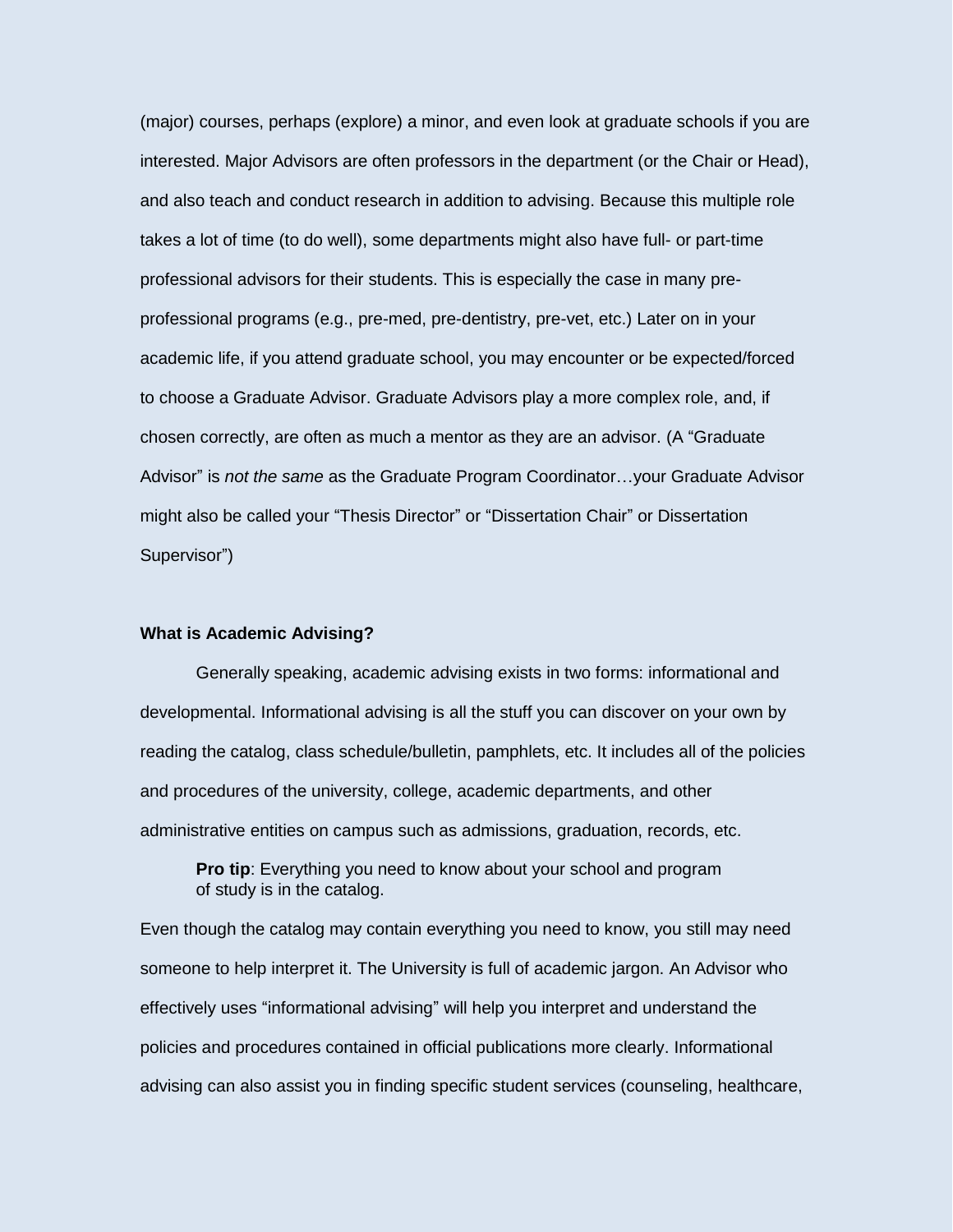student activities, etc.), help you prepare for specific program pre-requisites, and help you understand the rules of the "game", like GPA requirements. Informational advising just helps you make sense of the college *process*!

The Developmental Advising process helps you to sort through your myriad of choices. There are numerous ways to accomplish this, and there is no single way that works for everyone, no one-size-fits-all outfit. A good developmental advisor should have at their disposal lots of different tools to help students decide *for themselves* what they want to do and why. Developmental advising is a very personal process and may include interest and personality assessments, value assessments, and even aptitude assessments. It should not give you a "this is your career/major/job" answer, but provide you with tools *to make your own choices*. If you know your interests (what you do and do *not* like), personality, values, and aptitudes, then choices are really a lot easier. And good developmental advising should help you discover those. It's not an easy process, and you may be asked to conduct some introspective analysis of yourself. It is *your life* after all – not the advisor's, your parents, your spouse's, or your kids'.

If you value a high salary, for example, you'll most likely stay away from being a high school English teacher, since their annual salary is less than say, a chemical engineer. But if you "don't like" math, you most likely will NOT do well in a chemical engineering program. An Academic Advisor trained in Developmental Advising would help you see that there are alternatives available to fit your interests, values, personality, and aptitudes. Let your Advisor know what you want to achieve. Explore with them. How can they help you attain what you want if they (or you!) do not know what it is? Keep in mind that developmental advising is sometimes a long process, and may take several visits, but there are few greater joys in life than discovering your place! Trust me...I'm a Geographer. Place is important. (-;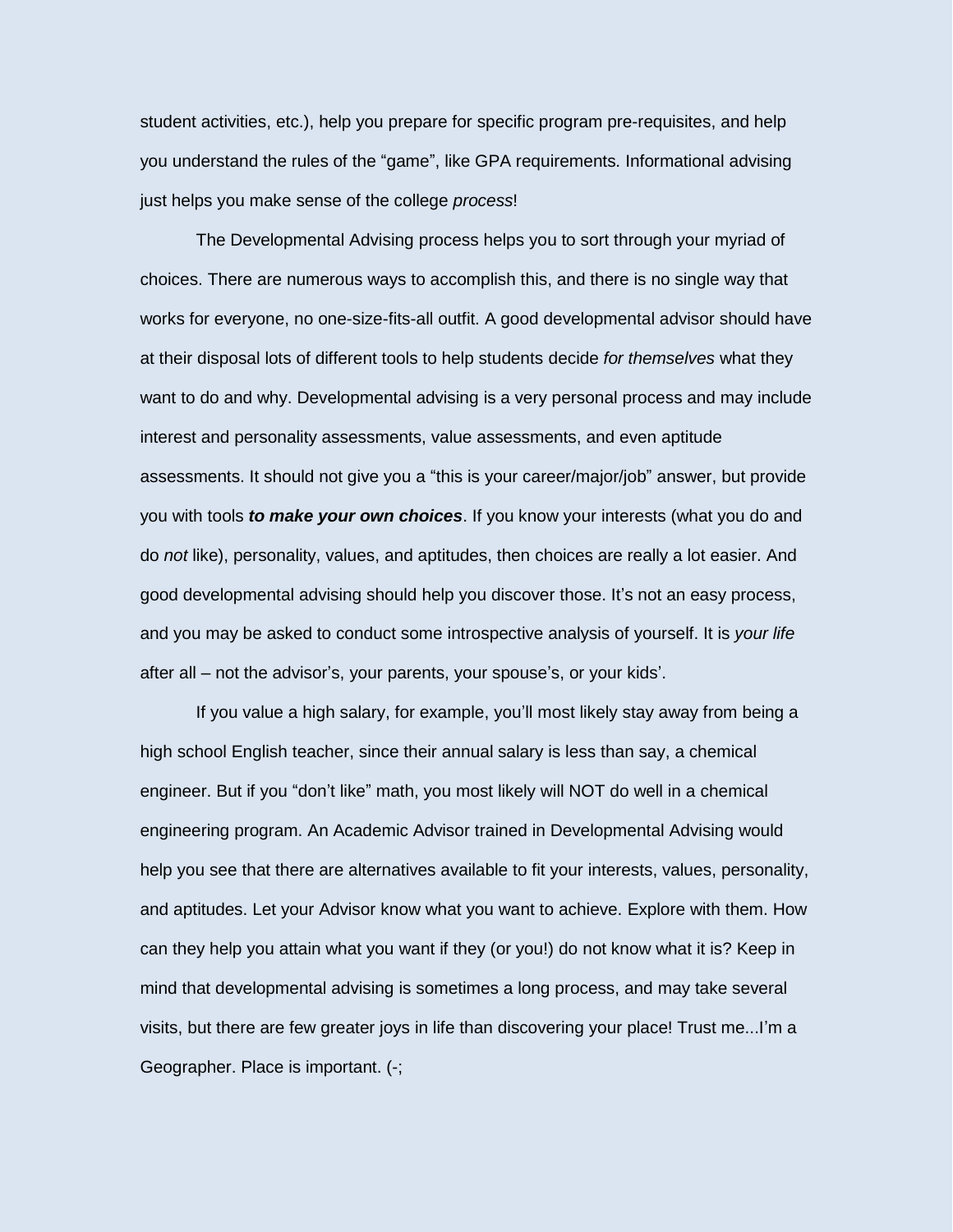#### **Selecting an Advisor**

Choosing an Advisor then depends on your needs and the hierarchical structure of your school – smaller schools may not have General Academic Advisors, preferring that faculty take on that role, for example. Nevertheless, to be a successful General Advisor, the person should be up-to-date on policies, procedures, and curriculum of the school. And remember, if you are not getting along with your current advisor, consider switching. If you were assigned a certain Major Advisor and things aren't going well, ask to be reassigned.

When choosing a General Academic Advisor, consider:

- o Their major. Ask them why they chose the major they did. Advisors have varying backgrounds and experience, and their majors will also vary.
- o Their job. Why did they choose to be an Advisor? Where did they work before becoming an Advisor? What kind of "experience do they have outside the university?
- o Their interests. Maybe their interests overlap with yours. This can be a mutually beneficial arrangement, and make meetings more comfortable.
- o Their time on the job. How long have they been an advisor? If they have been an advisor for more than a few years, have they ever thought about moving up or changing jobs? Why, or why not?
- o Their training. Are they certified in any assessment tools? Are they an *active* member of any professional group (for example, the National Academic Advising Association, or NACADA, has nearly 9,000 members in the US! Is your advisor one of them?) NACADA offers a graduate certificate in Academic Advising, do they know about it?
- $\circ$  What other students say about them. If other students like or dislike a specific advisor, why?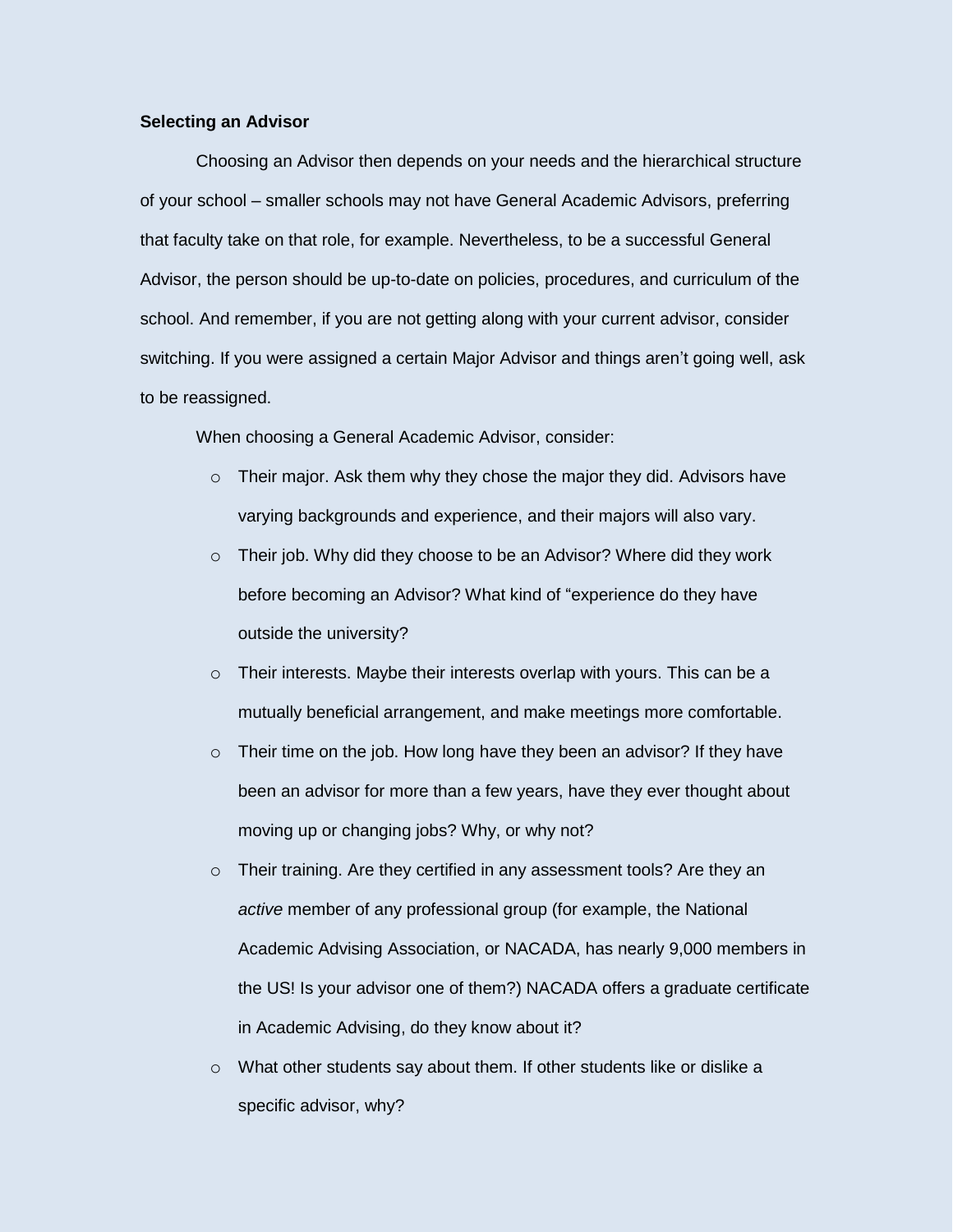Remember that Major Advisors are usually faculty members who also teach and do research. Usually the main part of their job is *not* advising. Because they have so many different items on their plates, they may have not had the benefit of being trained in the Art of Academic Advising. In some departments, the department chairperson takes on the role of Advisor, while other departments assign a specific faculty member or members. Along with the General Advisor suggestions, listed above, also keep the following in mind when choosing a Major Advisor:

- $\circ$  Are their interests the same as yours? This can be very helpful in exploring options.
- o Do their advisees graduate on time? If not, why? Do they care if you *want* to spend 3 years as a senior? (there are pros and cons to doing so...)
- o Are they up to date on the policies and procedures of the school?
- $\circ$  Do you know them? Spend time with your instructors and get to know them as a "regular" *person*.

Keep these criteria in mind and by the time you are ready to choose a Graduate Advisor, you should already know what to expect. If, however, you were like me and never had an advisor during your undergraduate years, the rest of this paragraph is for you. Your Graduate Advisor will be (*should* be) your mentor. They will (and should) help you through not only the policies and procedures of graduate school, but also offer help with course selection, research topics, and ideas for scholarly papers, presentations, or publications. They should also guide you through the thesis or dissertation process, and any exam process(es) before that. A good Graduate Advisor will also help you look for funding opportunities along the way, and help you network and apply for jobs when the time comes. They should also keep you on track so you graduate in a timely manner (or within whatever timeframe you've let them know you'd like to do).